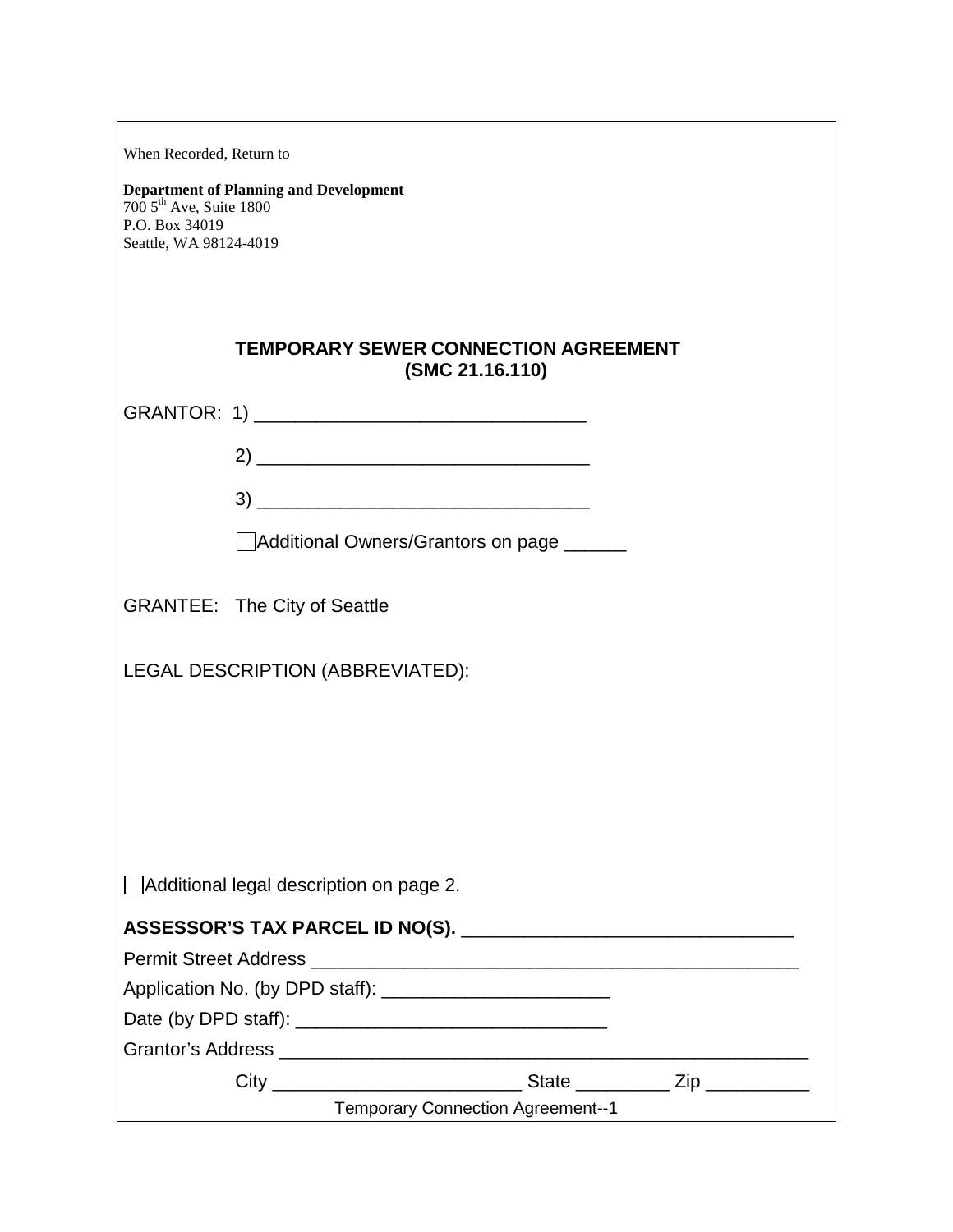## **TEMPORARY SEWER CONNECTION AGREEMENT (SMC 21.16.110)**

THIS Agreement is executed in favor of the City of Seattle ("City") by \_\_\_\_\_\_\_\_\_\_\_\_\_\_\_\_\_\_\_\_\_\_\_\_\_\_\_\_\_\_\_\_\_\_\_\_\_\_\_\_\_\_\_\_\_\_\_\_\_\_\_\_\_\_\_\_, ("Owner") of

the following described property situated in the City of Seattle, King County, State of Washington:

In consideration of the City granting a permit for a temporary sewer connection, Owner, on behalf of Owner, and on behalf of Owner's heirs, successors, and assigns, hereby acknowledges, agrees and covenants with the City as follows:

1. Owner has applied for a temporary connection to a combined sewer, sanitary sewer, side sewer, storm drain or natural outlet pursuant to Section 21.16.110.

2. As a condition to the issuance of the permit, Owner may be required to connect to another combined sewer, sanitary sewer, side sewer, storm drain or natural outlet at some later date, and the Director of Seattle Public Utilities or the Director's designee is authorized by SMC 21.16.110 after sixty (60) days notice, to require Owner to disconnect the side sewer or to reconstruct the side sewer. If such work is not accomplished by the Owner within the sixty (60) days notice period, the Director of Seattle Public Utilities or the Director's designee is authorized to disconnect or to reconstruct the side sewer.

3. Owner hereby agrees on behalf of Owner, and on behalf of Owner's heirs, successors, and assigns to disconnect the temporary connection to the side sewer to the above property and reconstruct and reconnect the same to another combined sewer, sanitary sewer, side sewer, storm drain or natural outlet if and when directed to do so by the Director of Seattle Public Utilities or by the Director's designee. In the event that Owner or Owner's heirs, successors and assigns do not disconnect, reconstruct and/or reconnect same to another combined sewer, sanitary sewer, side sewer, storm drain or natural outlet if and when directed to do so by the Director of Seattle Public Utilities or by the Director's designee, Owner, on behalf of Owner's heirs, successors and assigns, authorizes and grants permission to the Director of

Temporary Connection Agreement--2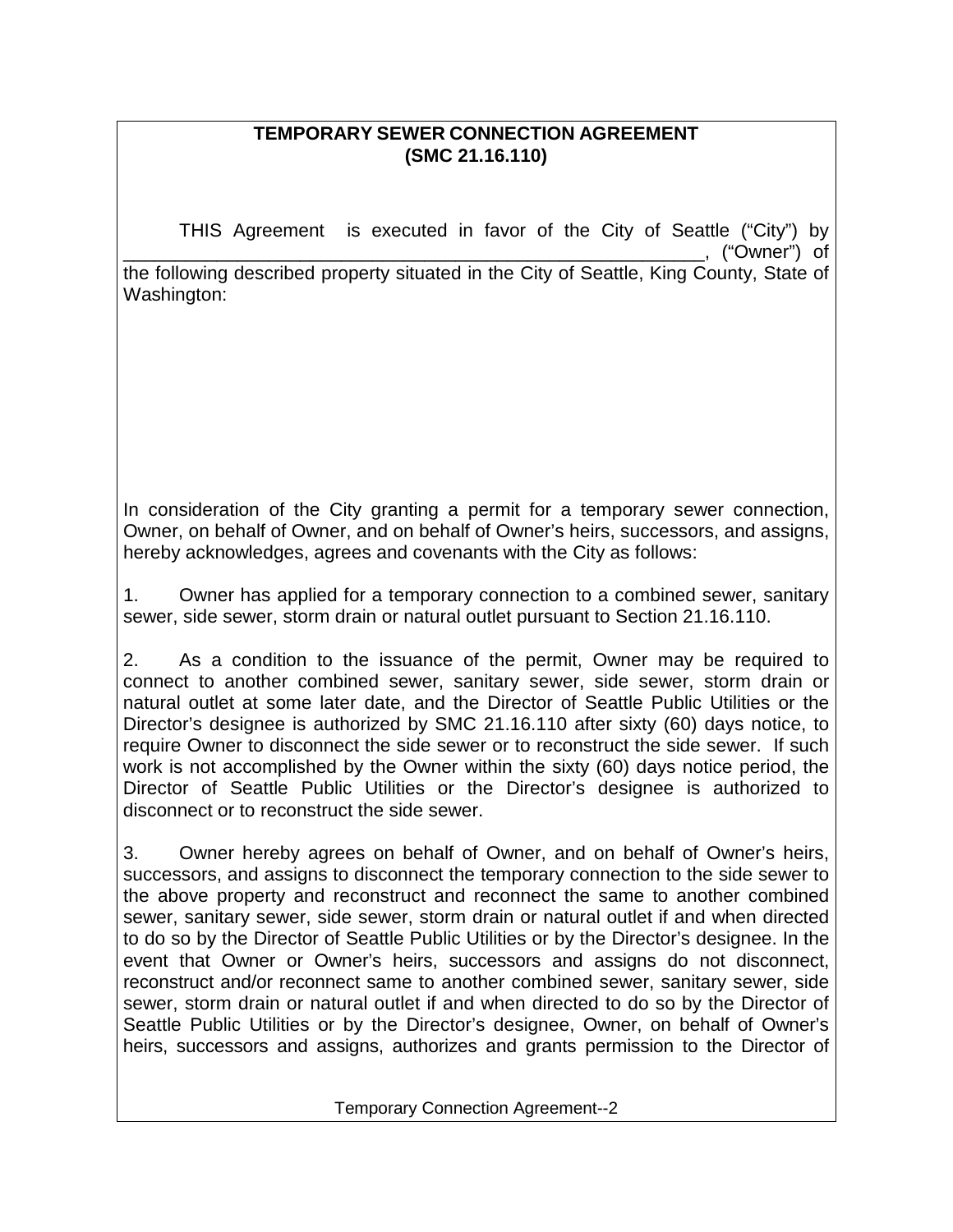Seattle Public Utilities or the Director's designee to enter upon Owner's property for the purpose of disconnecting, reconstructing or reconnecting said sewer.

4. Owner, on behalf of Owner and Owner's heirs, successors and assigns, agrees to indemnify, hold harmless and defend the City and its officers, agents and employees from and against any and all claims, losses, costs and damages including without limitation personal injury, death, property damage, loss of use, and attorneys' fees, arising out of, relating to, or resulting from the temporary sewer connection or the disconnection, reconnection or reconstruction thereof, except for such damages or other losses caused by or resulting from the sole negligence of the City, its agents or employees.

5. Owner agrees on behalf of Owner and on behalf of Owner's heirs, successors and assigns that this Agreement shall be a covenant running with the land and shall be binding upon Owner and Owner's heirs, executors, administrators, successors, assigns, lessees, sub-lessees, tenants and sub-tenants forever.

## 6. PERMITS

Owner has applied to City for the following permits or approvals for the Property:

Type(s) of permit sought: Side Sewer Date(s) of application: See front page Application Number(s): See front page

Temporary Connection Agreement--3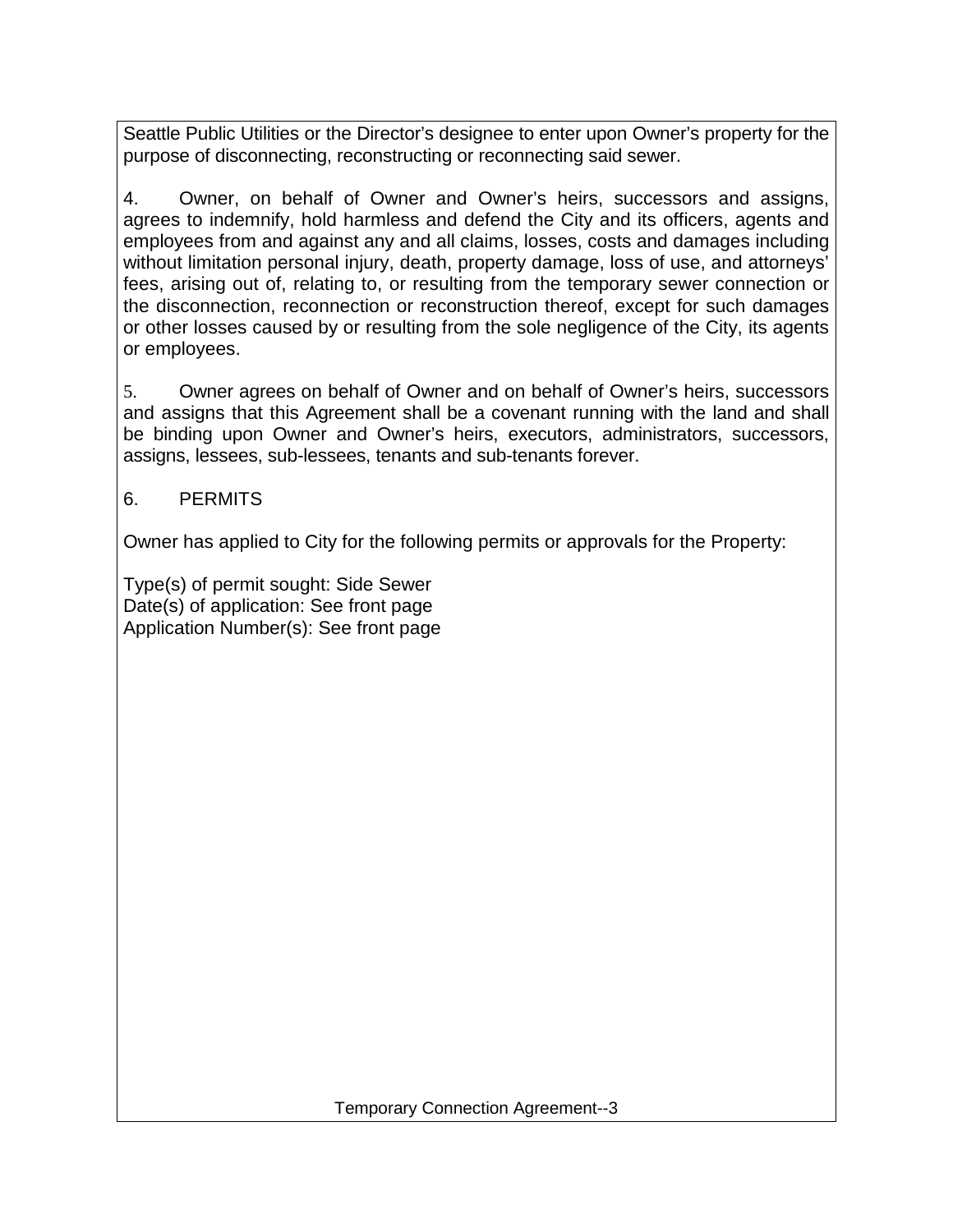|                                                                                                                                                                                                                                                                                          | SIGNATURES, ACKNOWLEDGEMENTS AND NOTARY                                                                                                                                                                                                                                                                                                                                                                                                                                                       |  |  |
|------------------------------------------------------------------------------------------------------------------------------------------------------------------------------------------------------------------------------------------------------------------------------------------|-----------------------------------------------------------------------------------------------------------------------------------------------------------------------------------------------------------------------------------------------------------------------------------------------------------------------------------------------------------------------------------------------------------------------------------------------------------------------------------------------|--|--|
| (INDIVIDUAL—attach more pages if needed)                                                                                                                                                                                                                                                 |                                                                                                                                                                                                                                                                                                                                                                                                                                                                                               |  |  |
| Dated:                                                                                                                                                                                                                                                                                   | State of Washington )<br>$)$ ss<br>County of $\frac{1}{\sqrt{1-\frac{1}{2}}}\right)$<br>$\mathcal{L}$                                                                                                                                                                                                                                                                                                                                                                                         |  |  |
| Owner/Grantor                                                                                                                                                                                                                                                                            | the person who appeared before me, and said person acknowledged that he/she signed this<br>instrument and acknowledged it to be his/her free and voluntary act for the uses and                                                                                                                                                                                                                                                                                                               |  |  |
| <b>Printed Name</b>                                                                                                                                                                                                                                                                      | purposes mentioned in the instrument.<br>NOTARY PUBLIC in and for the State of Washington                                                                                                                                                                                                                                                                                                                                                                                                     |  |  |
| Address                                                                                                                                                                                                                                                                                  |                                                                                                                                                                                                                                                                                                                                                                                                                                                                                               |  |  |
|                                                                                                                                                                                                                                                                                          | Use this space for Notary Seal                                                                                                                                                                                                                                                                                                                                                                                                                                                                |  |  |
|                                                                                                                                                                                                                                                                                          | State of Washington )<br>$\begin{tabular}{c} \multicolumn{2}{c}{\textbf{C} } & \multicolumn{2}{c}{\textbf{D} } \\ \multicolumn{2}{c}{\textbf{C} } & \multicolumn{2}{c}{\textbf{D} } \\ \multicolumn{2}{c}{\textbf{C} } & \multicolumn{2}{c}{\textbf{D} } \\ \multicolumn{2}{c}{\textbf{D} } & \multicolumn{2}{c}{\textbf{D} } \\ \multicolumn{2}{c}{\textbf{D} } & \multicolumn{2}{c}{\textbf{D} } \\ \multicolumn{2}{c}{\textbf{D} } & \multicolumn{2}{c}{\textbf{D} } \\ \multicolumn{2}{c$ |  |  |
| Owner/Grantor<br>I certify that I know or have satisfactory evidence that ________________________ is the<br>person who appeared before me, and said person acknowledged that he/she signed this<br>instrument and acknowledged it to be his/her free and voluntary act for the uses and |                                                                                                                                                                                                                                                                                                                                                                                                                                                                                               |  |  |
| <b>Printed Name</b>                                                                                                                                                                                                                                                                      | purposes mentioned in the instrument.                                                                                                                                                                                                                                                                                                                                                                                                                                                         |  |  |
| <b>Address</b>                                                                                                                                                                                                                                                                           | NOTARY PUBLIC in and for the State of Washington                                                                                                                                                                                                                                                                                                                                                                                                                                              |  |  |
|                                                                                                                                                                                                                                                                                          | Use this space for Notary Seal                                                                                                                                                                                                                                                                                                                                                                                                                                                                |  |  |
|                                                                                                                                                                                                                                                                                          | <b>Temporary Connection Agreeement -- Page</b>                                                                                                                                                                                                                                                                                                                                                                                                                                                |  |  |